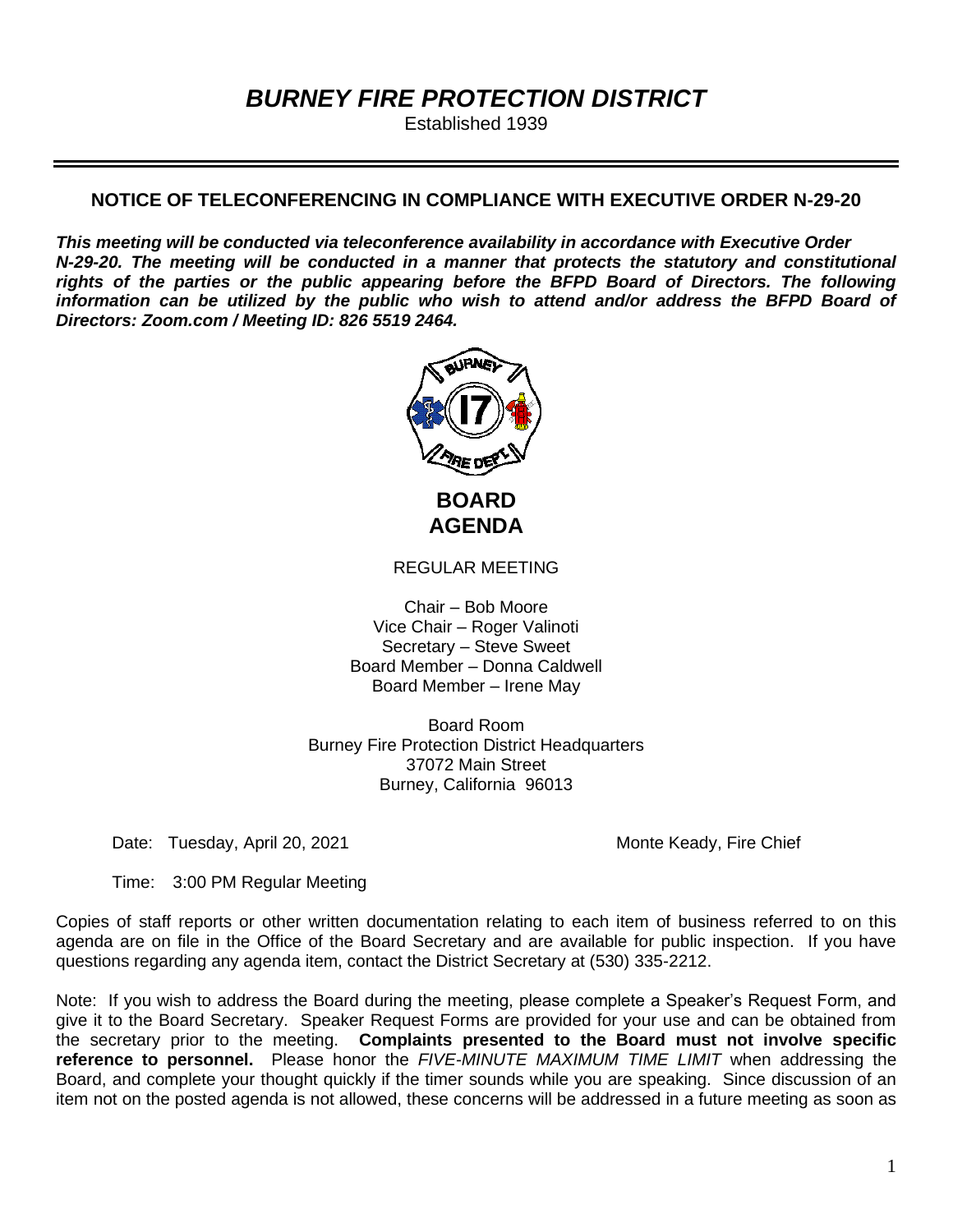practicable under "Public Forum Response." For Agenda items, you will be given an opportunity to speak prior to the Board completing its action. Please begin by stating your name and city of residence. If you wish to pass material to the Board, please hand it to the Board Secretary for distribution.

No boisterous conduct shall be permitted at any Board meeting. Persistence in boisterous conduct shall be grounds for summary termination, by the Chairperson, of the person's privilege of address.

No oral presentation shall include charges or complaints against any District employee, regardless of whether or not the employee is identified in the presentation by name or another reference, which tends to identify that employee. All charges or complaints against employees shall be submitted to the Board of Fire Commissioners under provisions contained in the Burney Fire Protection District Administrative Instruction. Willful disruption of any of the meetings of the Board of Fire Commissioners shall not be permitted. If the Chairperson finds that there is, in fact, willful disruption of any meeting of the Board, he/she may order the room cleared and subsequently conduct the Board's business without the audience present except for duly accredited representatives of the news media, whom the Chairperson finds not to have participated in the disruption. After clearing the room, the Board may permit those persons, who in their opinion were not responsible for the willful disruption, to re-enter the meeting room.

# **BURNEY FIRE PROTECTION DISTRICT Board of Fire Commissioners Tuesday, April 20, 2021 3:00 PM Regular Meeting**

# **OPEN SESSION**

# **1. MEETING CALLED TO ORDER**

Chair Moore

# **2. FLAG SALUTE**

Chair Moore

# **3. ROLL CALL**

Bob Moore Roger Valinoti Steve Sweet Donna Caldwell Irene May

# **4**. **AGENDA APPROVAL**

### **5**. **ANNOUNCEMENTS**

None.

# **6. PRESENTATIONS**

None.